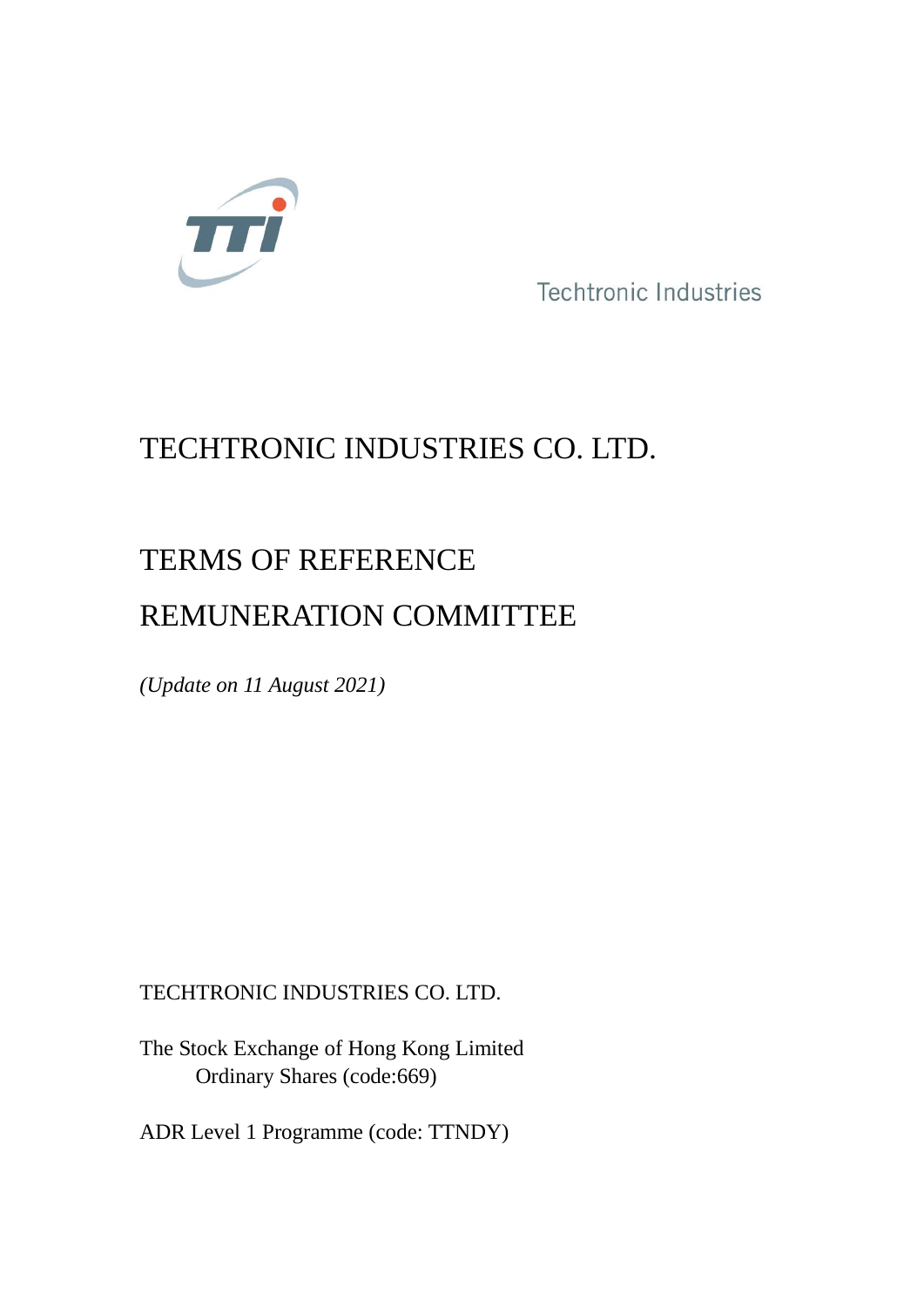### **Techtronic Industries Co. Ltd. (the "Company") Terms of Reference for Remuneration Committee**

#### **Constitution**

The board of directors (the "Board") of the Company has established a standing committee of the Board known as the Remuneration Committee.

#### **Members**

Mr. Robert Hinman Getz (Chairman of the Remuneration Committee) Mr. Peter David Sullivan Mr. Camille Jojo

#### **Objectives**

The Remuneration Committee has been established to assist the Board in developing and administering a fair and transparent procedure for setting policy on the remuneration of directors and senior management of the Company and for determining their remuneration packages and to review and oversee the Company's overall human resources strategy.

#### **Membership**

The Remuneration Committee shall be appointed by the Board and can be removed by the Board at its sole discretion. The chairman of the Remuneration Committee must be an independent non-executive director and the majority of its members (the "Members" and a "Member" refers to any one of them) shall be independent non-executive directors.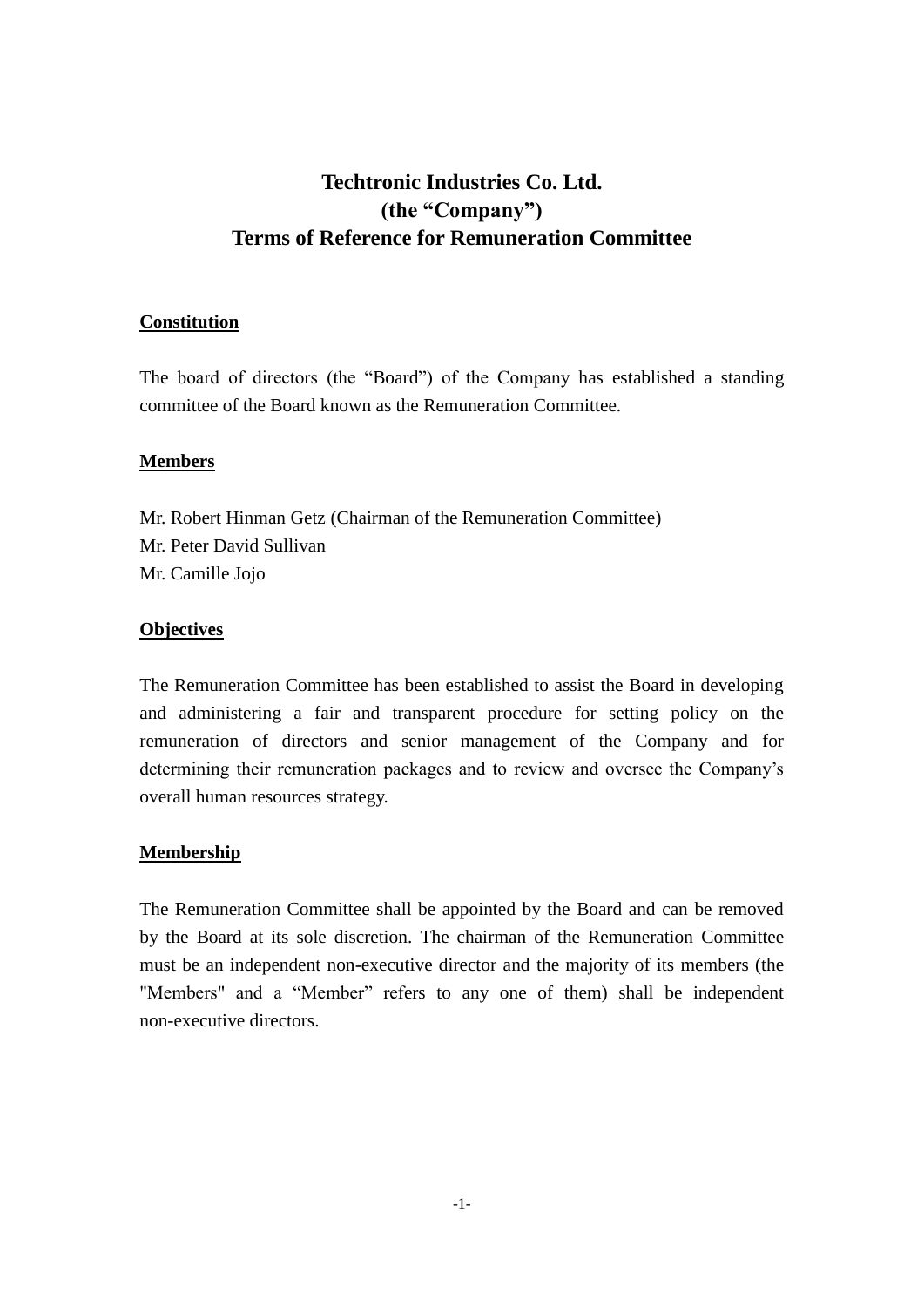The Board shall from time to time vary the composition of the Remuneration Committee as may be required by the Rules Governing the Listing of Securities on the Stock Exchange of Hong Kong Limited (the "Listing Rules") (as modified from time to time) or the rules of any other stock exchange in respect of which the shares of the Company are listed or quoted, or other codes, rules and regulations as may be prescribed by the Hong Kong Securities and Futures Commission or any other applicable regulatory authority from time to time.

The term of office of a Member will generally not be set beforehand. It will, *inter alia*, depend on the composition of the Board as a whole and that of other committees from time to time.

The company secretary of the Company (the "Company Secretary") shall be the secretary of the Remuneration Committee. The Company Secretary may delegate his duties, or parts thereof, under these Terms of Reference, to a deputy appointed by him in consultation with the Chairman of the Remuneration Committee.

#### **Authority**

The Remuneration Committee shall report directly to the Board on its decisions or recommendations, unless there are legal or regulatory restrictions on its ability to do so (such as a restriction on disclosure due to regulatory requirements). The Remuneration Committee shall consult the chairman and/or chief executive officer about their proposals relating to the remuneration of other executive directors.

The Remuneration Committee shall be provided with sufficient resources to discharge its duties and shall have access to independent professional advice if necessary.

The Remuneration Committee may delegate its authority to subcommittees or the chairman of the Remuneration Committee when it deems appropriate and in the best interests of the Company.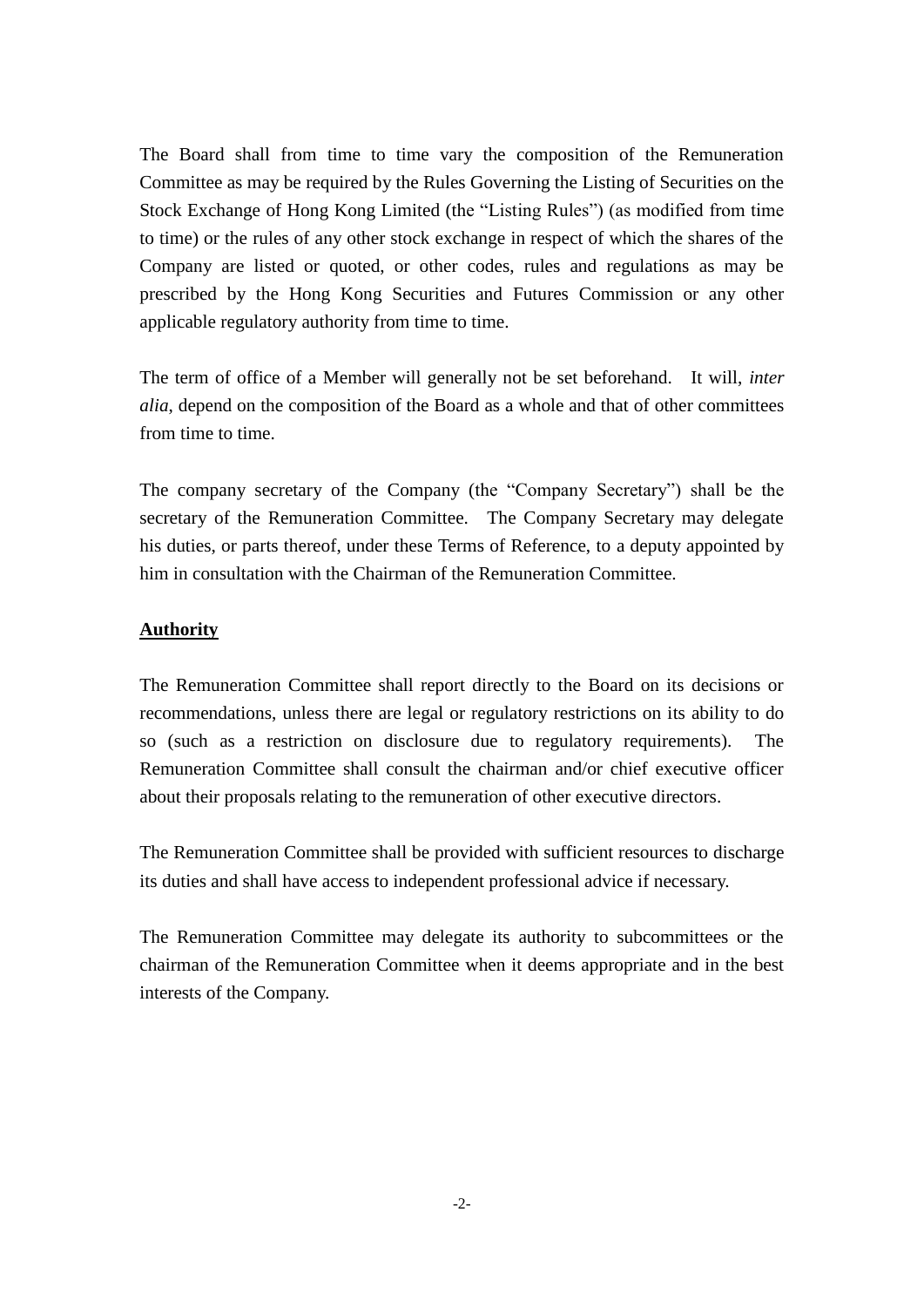#### **Reporting Procedures**

The Remuneration Committee shall report to the Board concerning its activities, decisions or recommendations, either orally or in writing on a regular basis, in particular at the first meeting of the Board following the meeting of the Remuneration Committee.

#### **Remuneration Committee Meetings**

*Frequency* Meetings of the Remuneration Committee are in principle called by the Chairman of the Committee. The Remuneration Committee shall meet as often as required for the proper functioning of the Remuneration Committee. However, the Remuneration Committee shall endeavour to meet at least twice a year.

The Remuneration Committee shall decide if and when the chairman of the Board should attend its meetings. The chairman of the Board shall not attend meetings of the Remuneration Committee where his own remuneration is discussed.

*Notice* • Notice of any meetings of the Remuneration Committee has to be given at least 14 days prior to any such meeting being held, unless all Members unanimously waive such notice. Irrespective of the length of notice being given, attendance of a meeting by a Member shall be deemed waiver of the requisite length of notice by the Member. Notice of any adjourned meeting is not required if the adjournment is less than 14 days.

*Quorum* The quorum for meetings of the Remuneration Committee should be any two Members, of whom at least one has to be an independent non-executive director.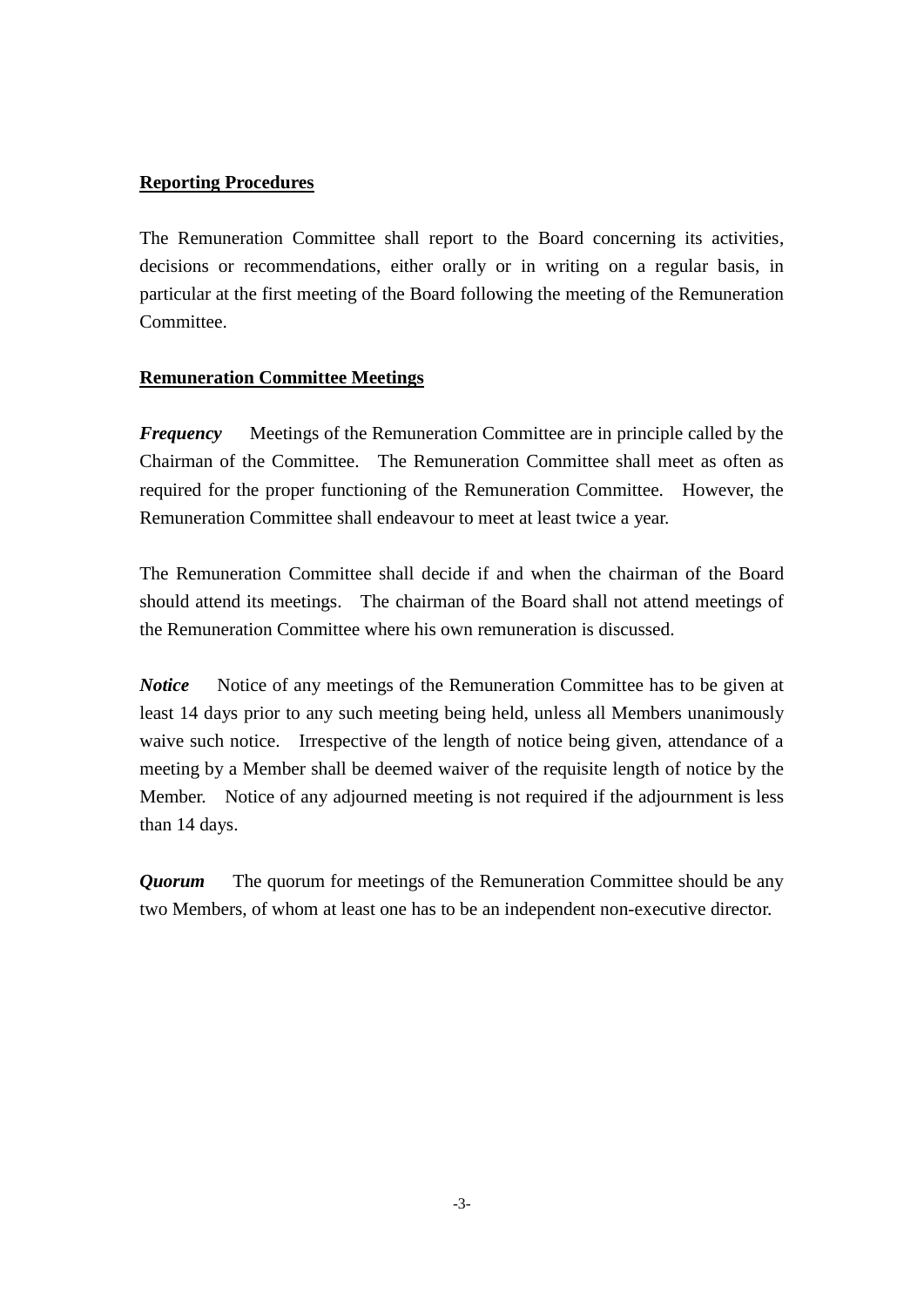*Attendance* Only Members are entitled to attend the meetings of the Remuneration Committee. However, the Remuneration Committee may invite the following persons to attend the meetings of the Remuneration Committee, without the authority to vote, if it considers appropriate:

- Company Secretary;
- Legal Counsel; and
- Any other officer or director of the Company.

#### **Resolutions**

Resolutions of the Remuneration Committee shall be passed by a majority of votes, which can also be passed by way of unanimous written resolutions. Meetings can be held in person, by telephone or by video conference.

#### **Minutes**

The secretary of the Remuneration Committee should keep full minutes of all Remuneration Committee meetings. Draft and final versions of minutes of meetings of the Remuneration Committee should be sent to all Members for their comments and records respectively, in both cases within a reasonable time after the meeting.

Minutes of all Remuneration Committee meetings will also be sent to other members of the Board at the same time when they are sent to Members.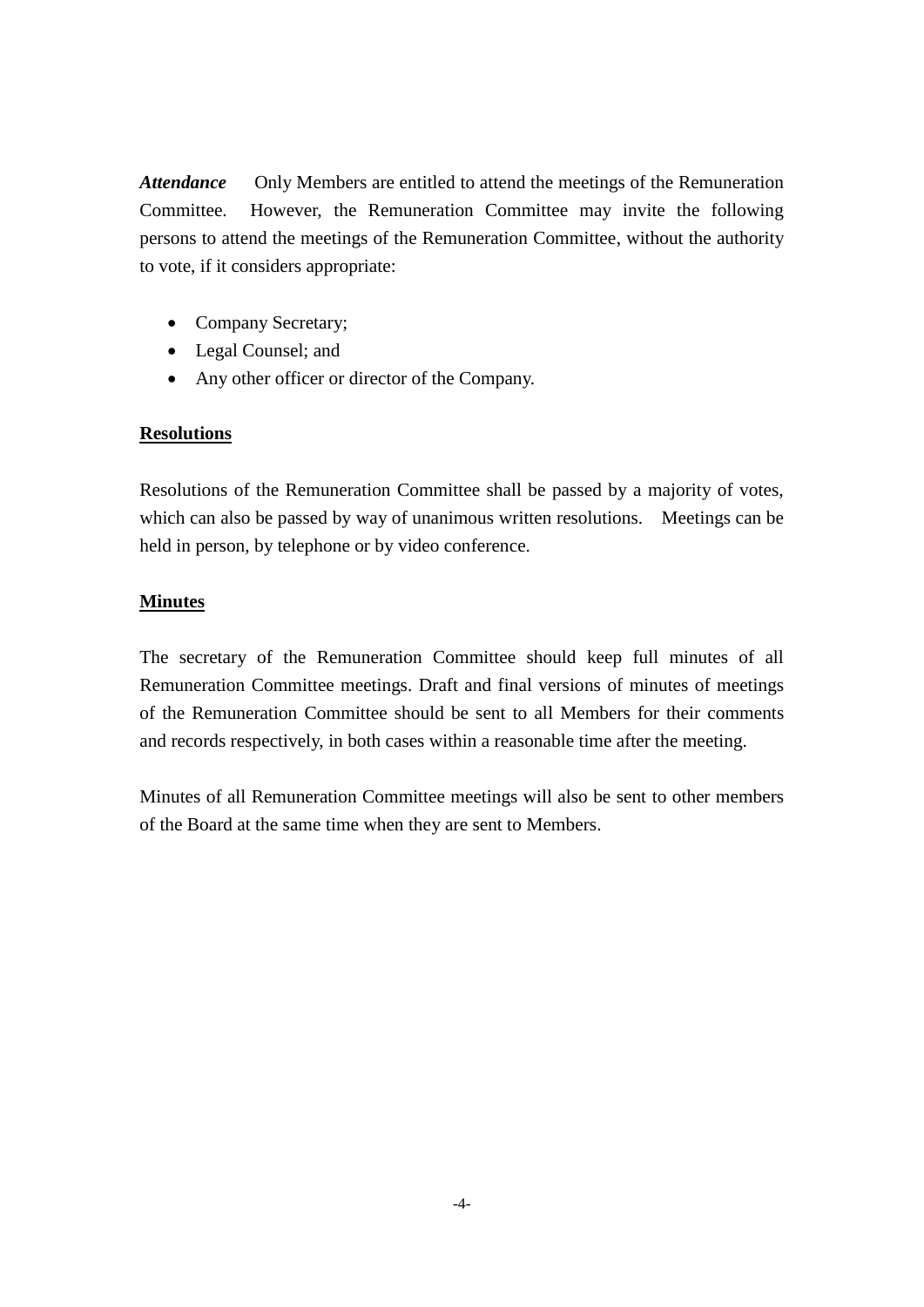#### **Duties**

The duties of the Remuneration Committee shall include the following aspects:

- to make recommendations to the Board on the Company's policy and structure for all directors' and senior management remuneration and on the establishment of a formal and transparent procedure for developing remuneration policy;
- to review the Company's overall human resources strategy and to make recommendations to the Board for changes and improvement in this regard;
- to make recommendations to the Board on, the remuneration packages of individual executive directors and senior management, including, without limitation, base salaries, bonuses, deferred compensation, stock options, share awards, benefits in kind, pension rights and compensation payments, including any compensation payable for loss or termination of their office or appointment;
- to make recommendations to the Board of the remuneration of non-executive directors;
- to consider salaries paid by comparable companies, time commitment and responsibilities and employment conditions elsewhere in the group;
- to review and approve the management's remuneration proposals with reference to the board's corporate goals and objectives;